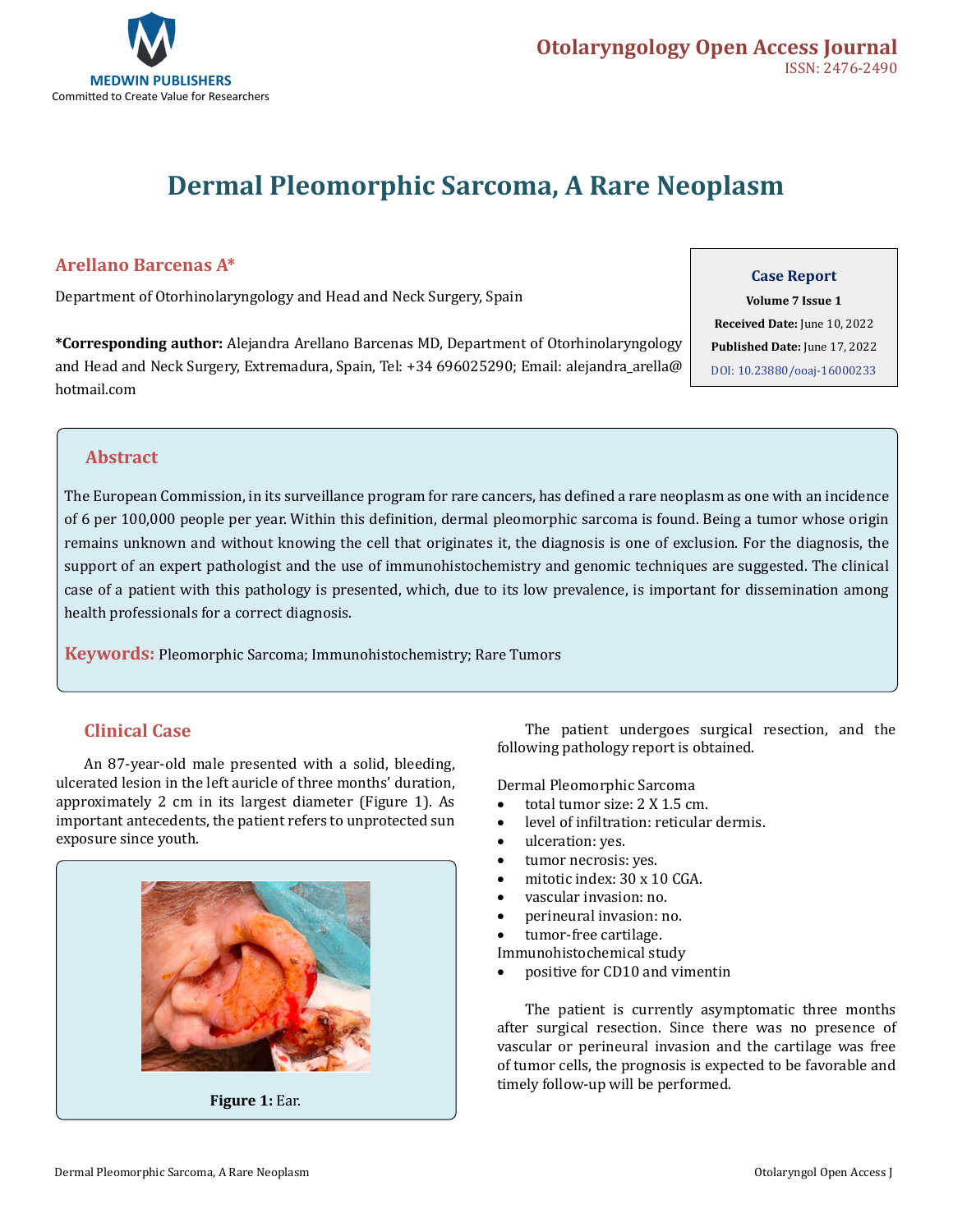#### **Developing**

In 2007, the epidemiology and genetics research program of the National Cancer Institute and the National Institute of Rare Diseases determined that a rare neoplasm is one with an incidence of less than 15 cases per 100,000 people or a report of less than 40,000 cases new per year in the United States. Other agencies such as the European Commission, in its surveillance program for rare cancers, have defined a rare neoplasm as one with an incidence of 6 per 100,000 people per year [1]. Within the rare neoplasms, undifferentiated pleomorphic sarcomas located of the the head and neck are located.

They are malignant tumors that originate from mesenchymal cells of the extremities in 50%, of the trunk or peritoneum in 40% and in 10% of the head and neck [2].

Reported international incidence rates for this condition range from 1.8 to 5 cases per 100,000 per year.

These cancers are more frequent in patients with chromosomal mutations and in some of the following syndromes: Gardner syndrome, Grolin syndrome, Tuberous sclerosis, Von Recklinghausen disease and Werner syndrome, with exposure to previous radiotherapy increases the risk of sporadic presentation, in the case of lymphangiosarcoma, the presence of chronic lymphedema and for hepatic angiosarcomas, exposure to chemical products such as vinyl chloride and arsenic are risk factors [3].

Undifferentiated pleomorphic sarcoma, formerly known as malignant fibrous histiocytoma, has highly variable characteristics, and no clear line of differentiation can be found using immunohistochemical techniques. When it begins in the skin, it is called dermal pleomorphic sarcoma, and is considered a tumor with histological characteristics common to atypical fibroxanthoma but with a worse prognosis [4]. Due to the confusion that has historically been created in the nomenclature of these tumors and the update carried out by the World Health Organization in 2013, there are few large series of this pathology from which guidelines and conclusions can be drawn for the proper management of this tumor.

Dermal pleomorphic sarcoma is located in the dermis and is made up of two populations of cells in different proportions: atypical spindle cells and pleomorphic epithelioid cells [5].

It usually appears in elderly patients and is characteristically located in areas of skin exposed to the sun, manifesting as an exophytic, asymmetric, commonly ulcerated and bleeding lesion, of rapid growth and medium

size. Clinically it would be indistinguishable from atypical fibroxanthoma, so that it is usually not suspected on physical examination and is usually diagnosed as epidermoid carcinoma [4,6].

As it is a tumor whose origin remains unknown and without knowing the cell that originates it, the diagnosis is one of exclusion.

The diagnosis of this neoplasm is carried out following the steps that would be used to diagnose any other neoplasm and is based primarily on the histological study to define its treatment [6]. The intervention of an expert pathologist is always suggested, since histological studies still are subject to many errors, which reach 25 to 40% in routine conditions, mainly due to the lack of experience of the professionals given the low prevalence of these diseases and the high biological complexity of the tumors, for which it is necessary to use of immunohistochemistry and genomic techniques, in addition to the use of decision support systems that use the extraction of information from image analysis, graph analysis, real-time updating that is, the support of digital pathology to make diagnoses in collaboration with others pathologists [7].

Usually it is not necessary to order preoperative imaging tests. In cases where deep infiltration is suspected, a computed tomography will be requested to rule out bone involvement or an MRI to study deep soft tissue involvement.

The histological criteria that define dermal pleomorphic sarcoma and differentiate it from atypical fibroxanthoma are: infiltration of subcutaneous cellular tissue, perineural or perivascular infiltration, and the presence of necrosis, these findings being sufficient to diagnose pleomorphic sarcoma [8].

In relation to immunohistochemistry, dermal pleomorphic sarcoma does not have a characteristic marker, although it is positive for vimentin, CD10, CD99 and actin, all of which are nonspecific and only have an indicative value, however, it is very important and more useful for diagnosis, ask for other markers that are negative for this sarcoma and positive in other tumors with which a differential diagnosis must be made [9].

Taking into account that dermal pleomorphic sarcoma is a recently defined tumor, there are no consensus guidelines for its management. Its treatment is surgical and it is usually curative. The factor that most correlates with the possibility of recurrence is the presence of positive surgical margins [4].

Radiotherapy is reserved for inoperable cases or for those in which palliative treatment is decided. In cases with metastasis, chemotherapy with adriamycin or ifosfamide